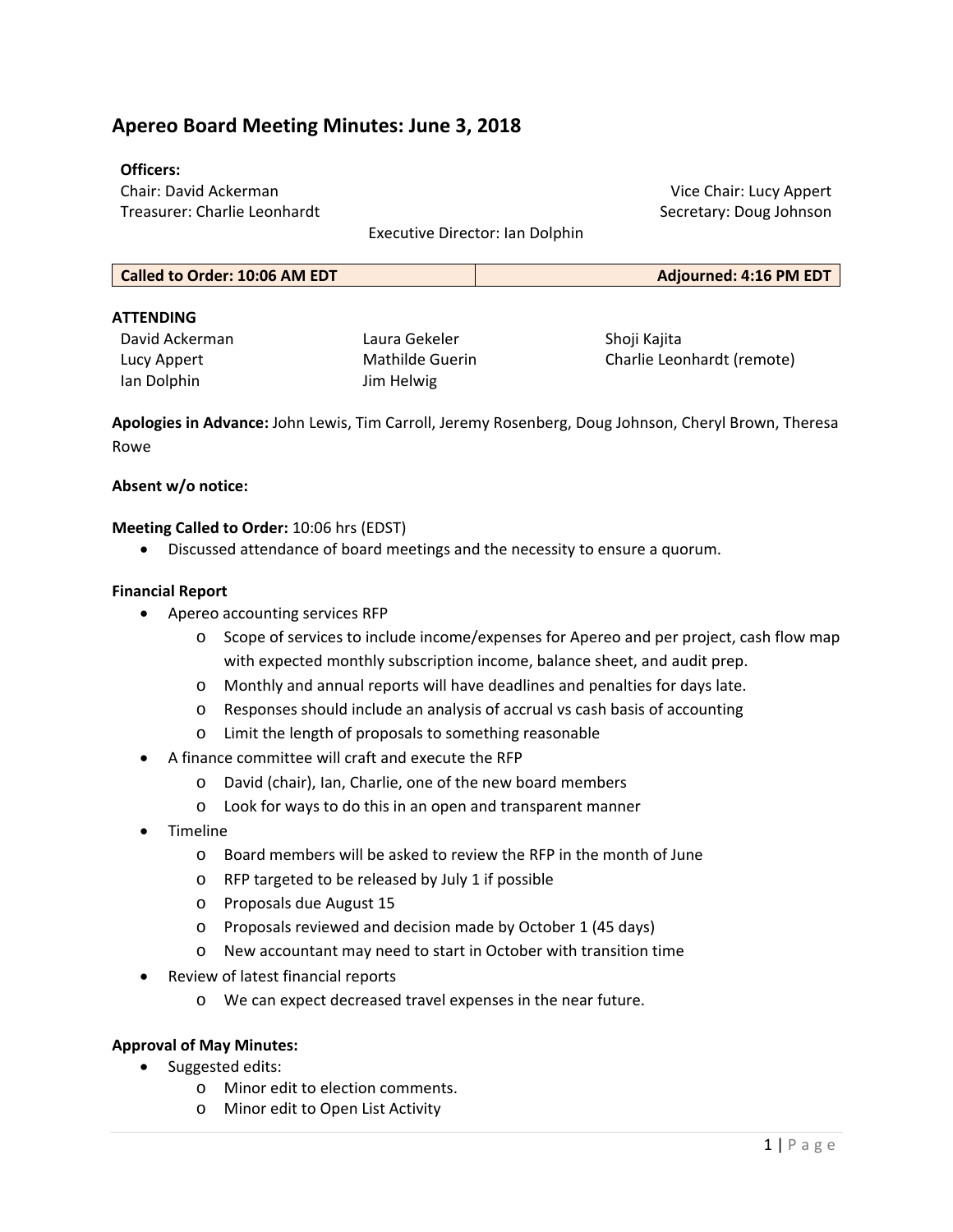- **Moved to Approve with edits**: Laura Gekeler  **Seconded**: Jim Helwig
	- o **Approved** *Nem Con*

# **Matters arising:**

o Discussed need for guidelines for email lists but will wait for report from Theresa and Jim.

## **Proposals to graduate incubation ELMS:LN and uPortal Home**

- **Moved to Approve**: Lucy Appert  **Seconded**: Jim Helwig
	- o **Approved** *Nem Con*
- It was suggested that there be more guidance for projects to improve incorporation.
	- o A list of adopters would be beneficial on projects websites.
	- o Apereo logos and other relevant resources
	- o Example policy documents
- Lucy will take a lead on recommendations for conflict resolution policy and contacting graduated programs to help them on this issue based on coming into alignment with the Apereo Welcoming Policy

### **Project round‐up**

- Reviewed annual report.
- Recognized that unsuccessful projects can be removed from incubation.
- Suggested there would be value in making it easier for institutions to register their use of Apereo software.

### **Strategic planning**

- Reviewed proposed planning spreadsheet of strategic themes, specific objectives, and general timeframes. There were suggested edits to the document to improve clarity and add additional objectives.
- Leads, board and non-board, will be identified for each objective and noted in the planning document.

### **Membership**

- Tweets regarding recognition of renewing members is appreciated.
- Software project communities can promote membership.
- Recommendation to approach adopters of our software to become members. Software can be adopted unbeknownst to the project community. Searching particular strings can help identify likely adopters. Leads could be referred to the board for follow up if desired.
- Discussed whether a "pay what you wish" membership category would be beneficial.
- Discussed hiring a temporary and/or part-time staff person to focus strictly on membership development, possibly someone already familiar with Apereo. A position description, prioritized goals, expectations, and contract would need to be clarified. January may be a realistic timeframe.
- Tim will be leading an effort on increasing individual membership through the Friends of Apereo program.
- Discussed the desire for a report from QuickBooks on current and past members, ideally one that is updated regularly and available to board members.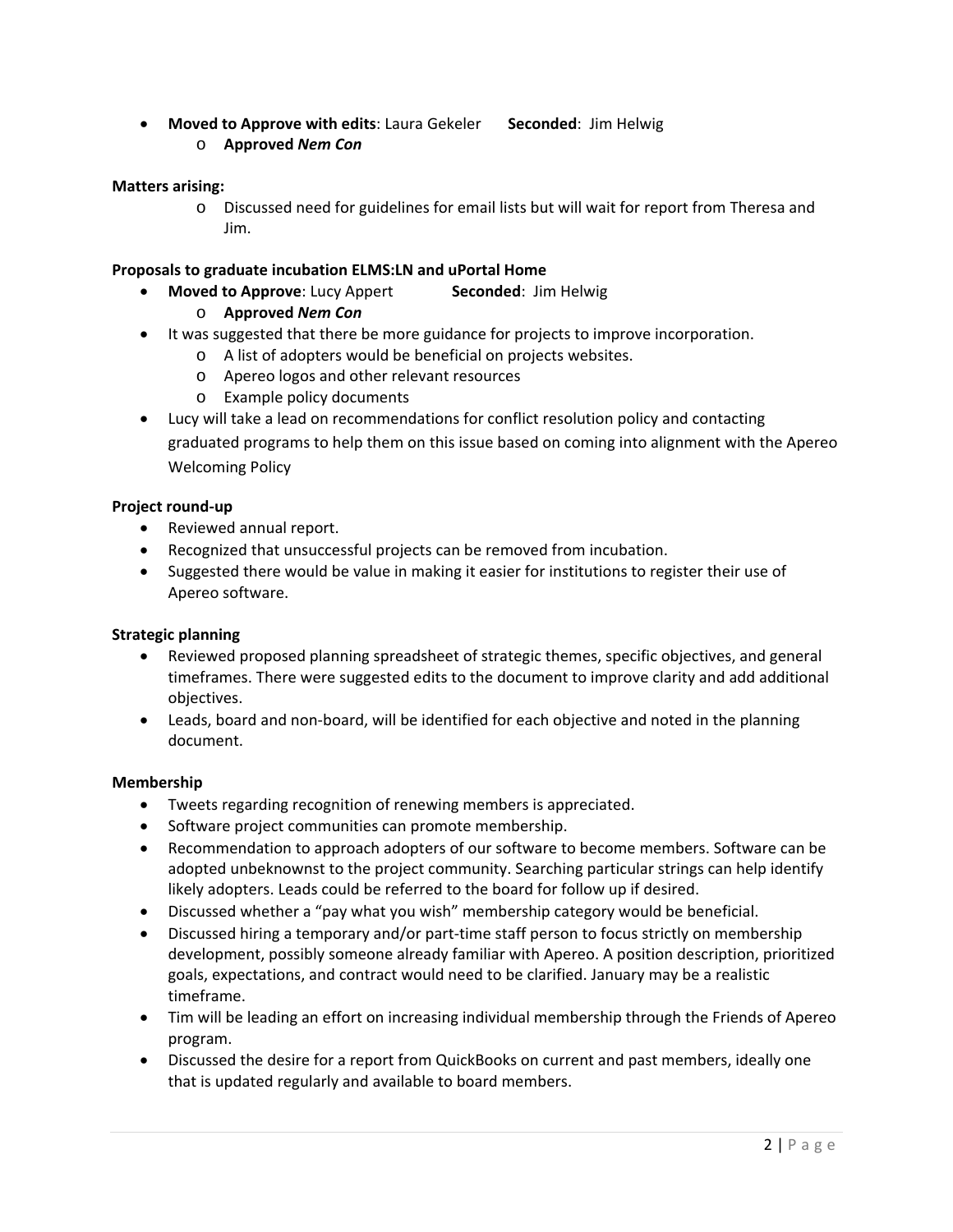- Discussed that it would be desirable for projects to highlight number of adopters and engaged community members.
- Discussed need to rearticulate the value proposition of membership.
- Discussed the desire for commercial partners to encourage their subscribers to also become Apereo members.

### **Partnerships**

- Board encouraged to review the new agreement with ESUP concerning OAE prior to the chair signing.
- Board encouraged to provide input on the relationship with LAMP.

### **Future of Open Apereo**

- Conference preparation by the program/planning committee was very good.
- Discussed decreasing attendance year over year.
	- o The program remains strong.
	- o There were some issues (entry, international travel approval, budget) with the non‐US location.
	- o Travel to North American can be prohibitive for individuals from other continents.
	- o Some projects have their own conferences, which may compete for attendance if individuals can only choose one.
	- o Many if not most of our attendees are also presenters.
- Discussed possible changes to the conference.

**Motion to Adjourn:** David Ackerman **Second:** Lucy Appert **Approved** *Nem con***. Adjournment:** 16:16 hrs (EDST)

# **Information Items**

#### **Upcoming Events**

- 24th-26th July 2018 Annual Sakai LAMP Camp. Pedagogy and Technology Conference, USA
- Apereo Webinars: https://www.apereo.org/content/apereo-events
- **More events** will be listed at https://www.apereo.org/events

# **Action Items**

| <b>Date</b>   | <b>Item</b>                                           | <b>Target</b><br><b>Completion</b> | Responsible |
|---------------|-------------------------------------------------------|------------------------------------|-------------|
|               | Review actions and effort required of accounts; use   |                                    |             |
| 17 April 2018 | this to evaluate performance vs. cost; develop ITN if | 17 July                            | Charlie     |
|               | necessary.                                            |                                    |             |